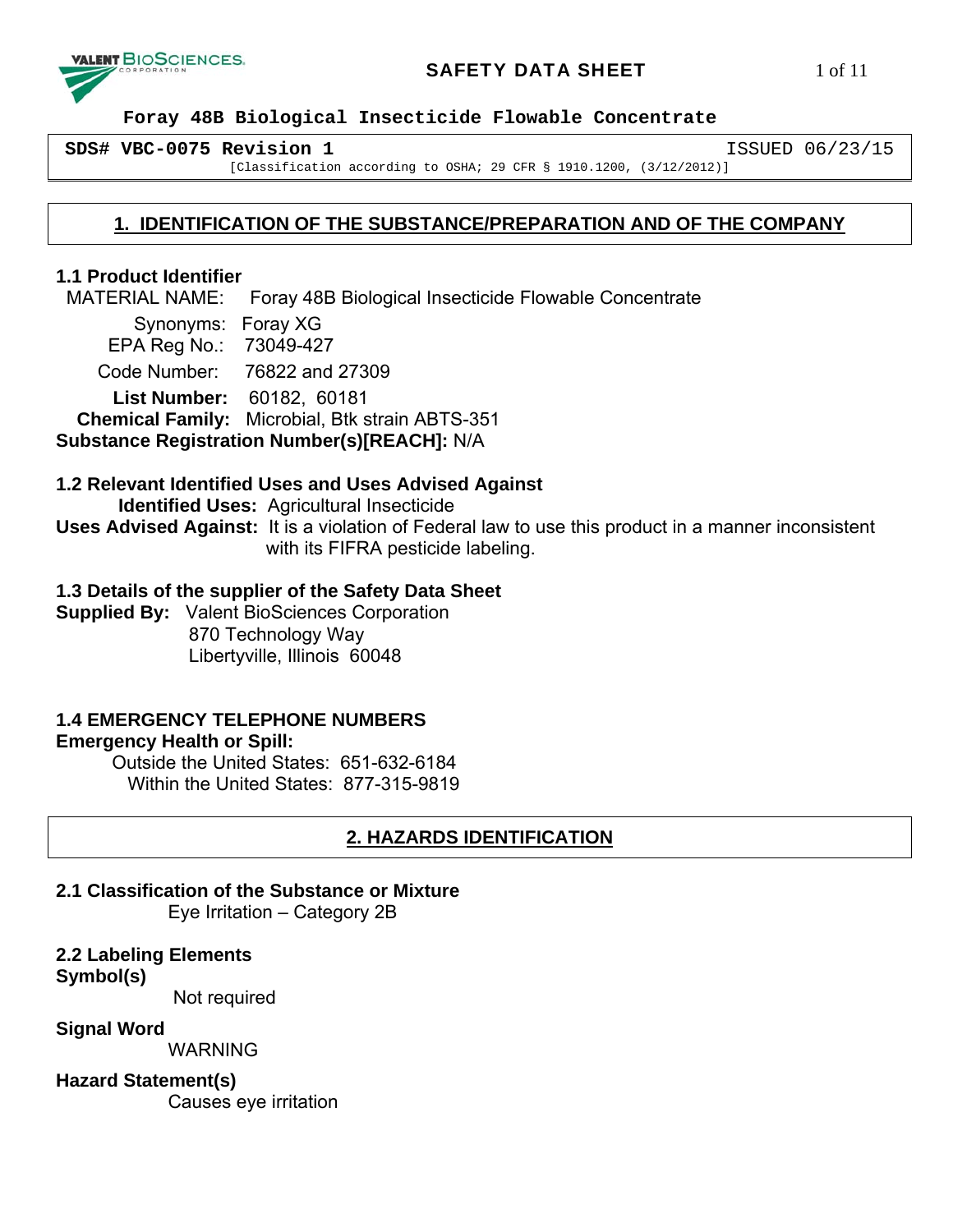# **SAFETY DATA SHEET** 2 of 11



## **Foray 48B Biological Insecticide Flowable Concentrate**

| SDS# VBC-0075 Revision 1                                               | ISSUED 06/23/15 |
|------------------------------------------------------------------------|-----------------|
| [Classification according to OSHA; 29 CFR § 1910.1200, $(3/12/2012)$ ] |                 |

## **Precautionary Statement:**

## **Prevention**

 Avoid breathing dust /mist/spray Wash hands and face thoroughly after handling Wear protective clothing/eye protection

## **Response**

IF IN EYES: Rinse cautiously with water for several minutes. Remove contact lenses, if present and easy to do. Continue rinsing.

If eye irritation persists: Get medical advice/ attention.

Take off contaminated clothing and wash it before reuse.

## **Disposal**

Dispose of contents/container in accordance with local/regional/national regulations.

## **Safety**

Avoid contact with skin and eyes In case of contact with skin or eyes, rinse immediately w/ plenty of water Wear suitable protective clothing and eye/face protection

## **2.3 Other Hazards**

None identified.

# **3. COMPOSITION/INFORMATION ON INGREDIENTS**

| CAS#         | <b>Component Name</b>                                                         | (Classification) | <b>Percent</b> |
|--------------|-------------------------------------------------------------------------------|------------------|----------------|
| 68038-71-1   | Bacillus thuringiensis subsp. kurstaki<br>Strain ABTS-351 fermentation solids | Not classified   | 12.65          |
| Trade Secret | Other ingredients                                                             | Not classified   | 87.35          |
|              |                                                                               |                  |                |

# **4. FIRST AID MEASURES**

## **4.1 Description of First Aid Measures**

**GENERAL:** In all cases of doubt, seek medical attention.

- **EYES:** Remove from source of exposure. Flush with copious amounts of water. Remove contact lenses, if present and easy to do, after the first 5 minutes, then continue rinsing. If irritation persists or signs of toxicity occur, seek medical attention. Provide symptomatic /supportive care as necessary.
- **SKIN:** Remove from source of exposure. Take off contaminated clothing. Flush with copious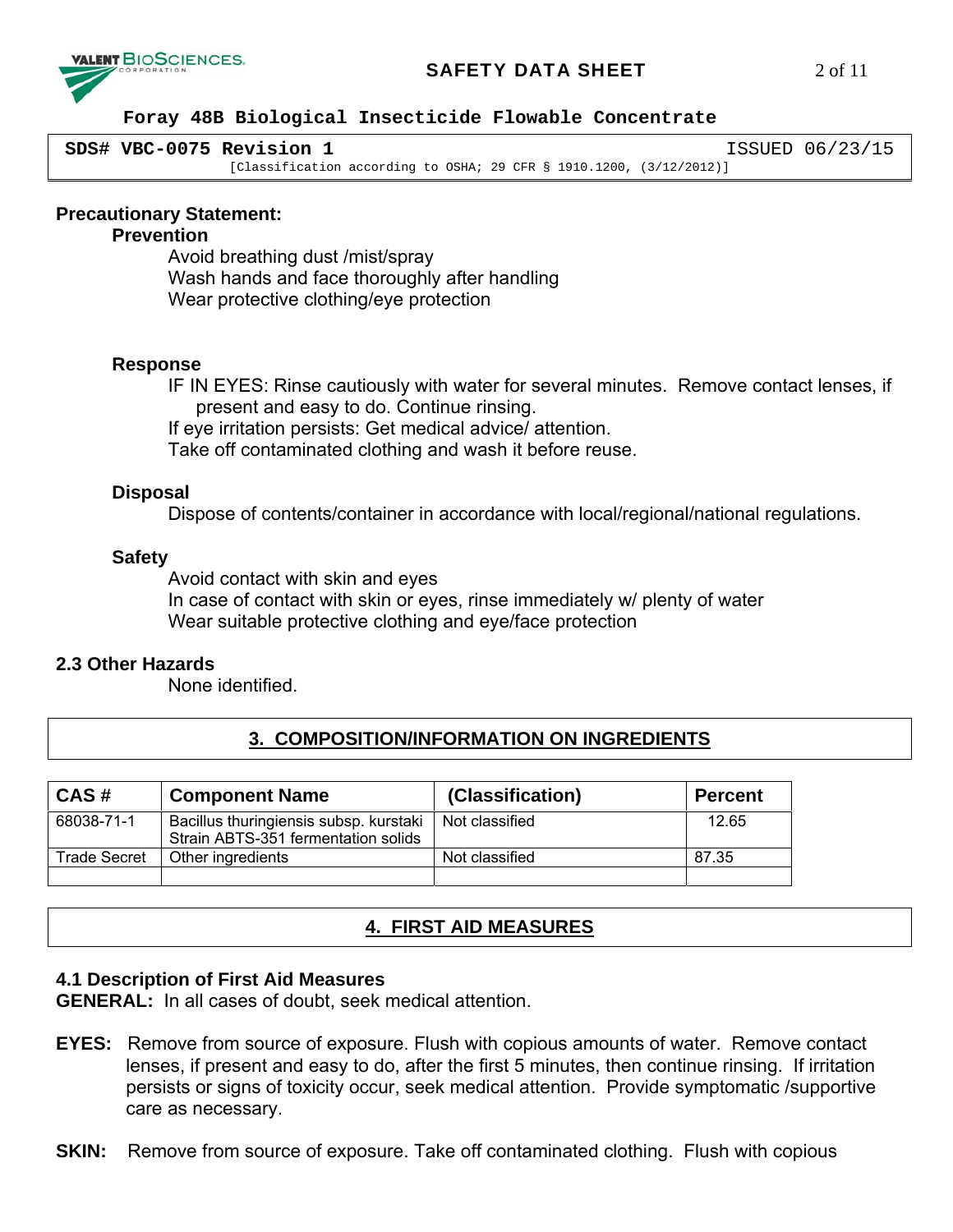

# **SAFETY DATA SHEET** 3 of 11

#### **Foray 48B Biological Insecticide Flowable Concentrate**

| SDS# VBC-0075 Revision 1                                                  | ISSUED 06/23/15 |
|---------------------------------------------------------------------------|-----------------|
| [Classification according to OSHA; 29 CFR $\S$ 1910.1200, $(3/12/2012)$ ] |                 |

amounts of water. Cover irritated skin with an emollient. If irritation persists or signs of toxicity occur, seek medical attention. Provide symptomatic/supportive care as necessary.

- **INGESTION:** Remove from source of exposure. Move person to fresh air. Do NOT induce vomiting. Give large quantities of water. If signs of toxicity occur, seek medical attention. Provide symptomatic /supportive care as necessary.
- **INHALATION:** Remove from source of exposure. If signs of toxicity occur, seek medical attention. Provide symptomatic/supportive care as necessary. If person is not breathing, call 911, then give artificial respiration.
- **4.2 Most important Symptoms and Effects, both Acute and Delayed Acute**

Eye irritation

## **Delayed**

No information on significant adverse effects

**4.3 Indication of any Immediate Medical Attention and Special Treatment Needed** Treat symptomatically and supportively

# **5. FIRE FIGHTING PROCEDURES**

## **5.1 Extinguisher Media**

## **Suitable Extinguisher Media**

Dry chemical, water spray, foam or carbon dioxide. Use appropriate medium for the underlying cause of the fire.

# **Unsuitable Extinguisher Media**

None known

**5.2 Specific Hazards Arising from the Chemical** 

None known

## **Thermal decomposition products**

Carbon oxides, nitrogen oxides

## **5.3 Advice to Firefighters**

## **Protective Equipment and precautions for firefighters**

Fire fighter should wear full-face, self-contained breathing apparatus and impervious protective clothing. Fire fighters should avoid inhaling combustion products. See Section 8 (Exposure Controls / Personal Protection)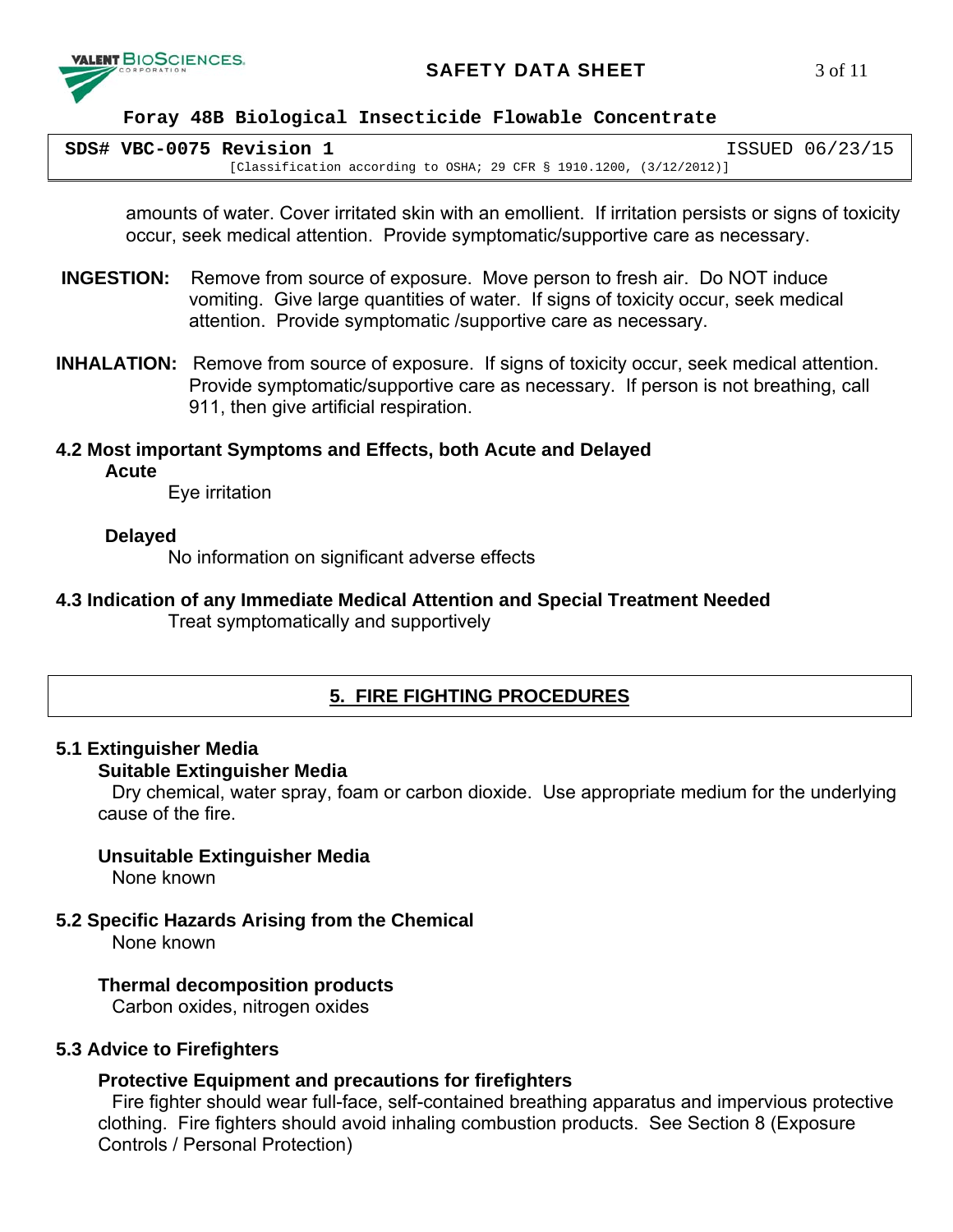# **VALENT BIOSCIENCES.**

# **SAFETY DATA SHEET** 4 of 11

#### **Foray 48B Biological Insecticide Flowable Concentrate**

| SDS# VBC-0075 Revision 1                                               | ISSUED 06/23/15 |
|------------------------------------------------------------------------|-----------------|
| [Classification according to OSHA; 29 CFR $\S$ 1910.1200, (3/12/2012)] |                 |

## **Fire & Explosive hazard**

Not expected to be flammable.

# **6. ACCIDENTAL RELEASE MEASURES**

#### **6.1 Personal Precautions, Protective Equipment and Emergency Procedures**

Use in a well-ventilated area. Respiratory protection such as a dust mask should be worn during normal product use. Wear eye protection appropriate to handling activities. Wear impervious gloves. Wear appropriate body coverings if contact may occur. Where exposure level is not known, wear respirator protection suitable for expected level of exposure, in addition to the personal protection as recommended in Section 8.

# **6.2 Environmental Precautions**

Keep out of drains, sewers, ditches and waterways. Avoid runoff to waterways and sewers. Dispose of excess product and washwaters according to local regulations.

## **6.3 Methods and Materials for Containment and Cleaning Up**

Ventilate area. Wear appropriate personal protective equipment. Recover product with inert material (earth, sand, vermiculite), place into appropriate container for disposal. Do not flush to sewer. Avoid generating dust.

## **6.4 Reference to Other Sections**

See Section 7 for Handling Procedures. See Section 8 for Personal Protective Equipment recommendations. See Section 13 for Disposal Considerations.

US Regulations may require reporting spills of hazardous materials: See Section 15: REGULATORY INFORMATION for details on reportable quantities, if any.

# **7. HANDLING AND STORAGE**

## **7.1 Precautions for Safe handling**

Ventilate. Avoid breathing dust or vapor Avoid contact with eyes, skin or clothing. Wash thoroughly after handling. Do not eat drink or smoke while working with product, obey reasonable safety precautions and practice good housekeeping. For filling operations respiratory protection may be recommended particularly in enclosed areas.

# **7.2 Conditions for Safe Storage, Including Incompatibilities**

Protect against physical damage. Close containers of unused material. Store in a dry, cool, ventilated place, away from direct sunlight.

## **Incompatibilities**

None Known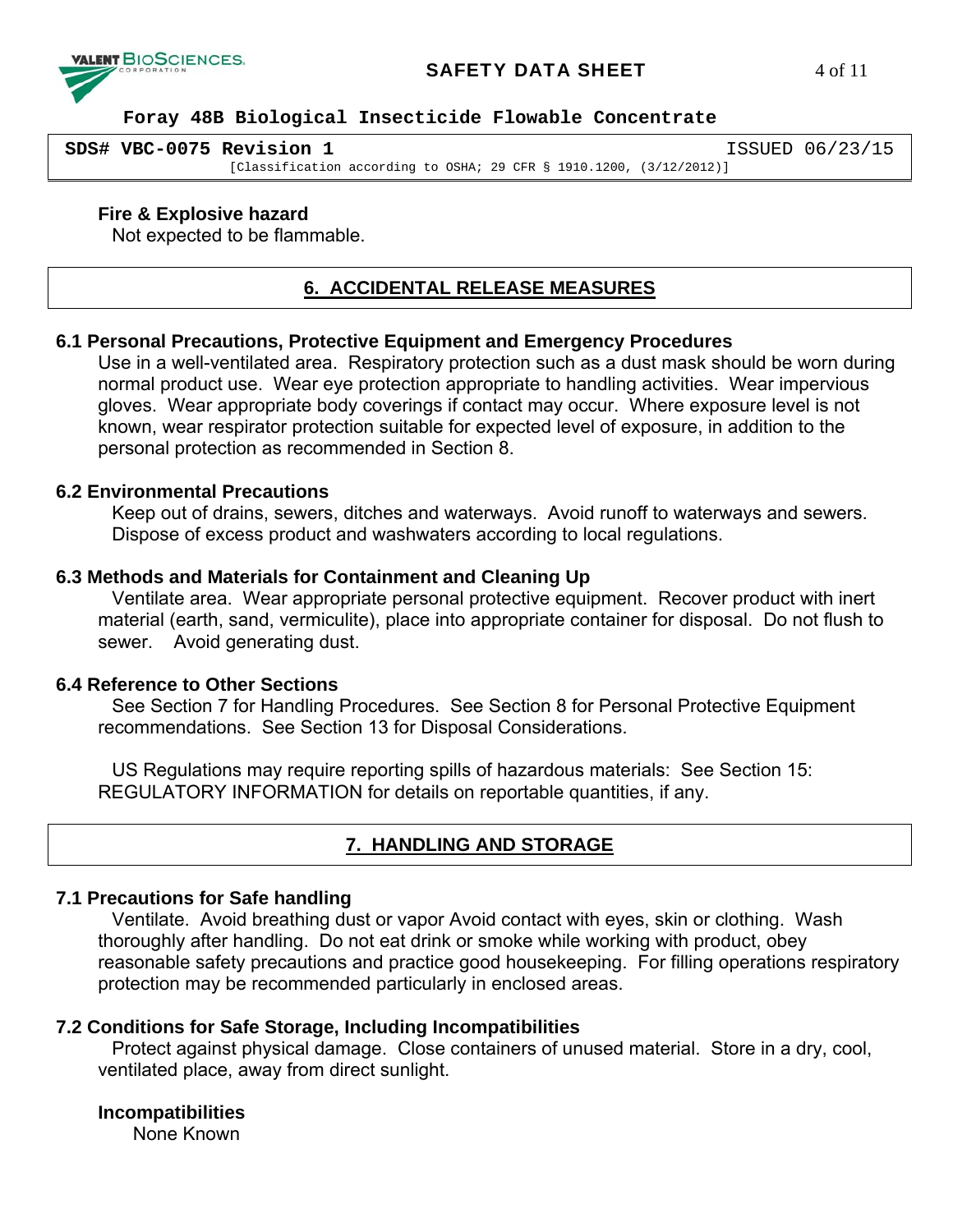# **SAFETY DATA SHEET** 5 of 11



#### **Foray 48B Biological Insecticide Flowable Concentrate**

| SDS# VBC-0075 Revision 1                                               | ISSUED 06/23/15 |
|------------------------------------------------------------------------|-----------------|
| [Classification according to OSHA; 29 CFR $\S$ 1910.1200, (3/12/2012)] |                 |

# **7.3 Specific End Use(s)**

Agricultural insecticide.

# **8. EXPOSURE CONTROLS/PERSONAL PROTECTION**

## **8.1 Control Parameters**

#### **Component Exposure Limits**

None

# **Derived No Effect Levels (DNELs)**

No DNELs available

# **Predicted No Effect Concentrations (PNECs)**

No PNECs available

## **8.2 Exposure Controls**

## **Appropriate Engineering Controls**

Provide general ventilation. Where adequate general ventilation is unavailable use process enclosure, local exhaust ventilation, or other engineering controls

## **SKIN PROTECTION:**

Wear protective clothing, including boots and gloves. Wear gloves made of Latex or other impervious materials. Wash thoroughly with soap and water after handling.

## **EYE PROTECTION:**

Wear goggles, safety glasses with side shields or full-face shield when splashing or spraying of materials is likely.

## **RESPIRATORY PROTECTION:**

For filling operations if dust/mist is produced respiratory protection is recommended or where respiratory protection is warranted, use dust/mist filtering respirator (MSHA/NIOSH approved number prefix TC-21C or a NIOSH approved respirator with any N, P, R or HE filter). Wash thoroughly with soap and water after handling.

# **9. PHYSICAL AND CHEMICAL PROPERTIES**

### **9.1 Information on Basic Physical and Chemical Properties**

| Appearance:                     | Liquid, opaque, light brown | Odor:                | Yeast like         |
|---------------------------------|-----------------------------|----------------------|--------------------|
| pH:                             | $\approx$ 4.4 (1% dilution) | Odor Threshold:      | Not Ddetermined    |
| Melting Point:                  | Not Applicable              | Boiling Point:       | Not Determined     |
| Specific Gravity:               | Not Determined              | Solubility $(H2O)$ : | Not Determined     |
| Octanol/H <sub>2</sub> O Coeff: | Not Determined              | <b>Bulk Density:</b> | $1.1 \pm 0.1$ g/ml |
| Molecular Weight:               | Not Applicable              | Evaporation Rate:    | Not Applicable     |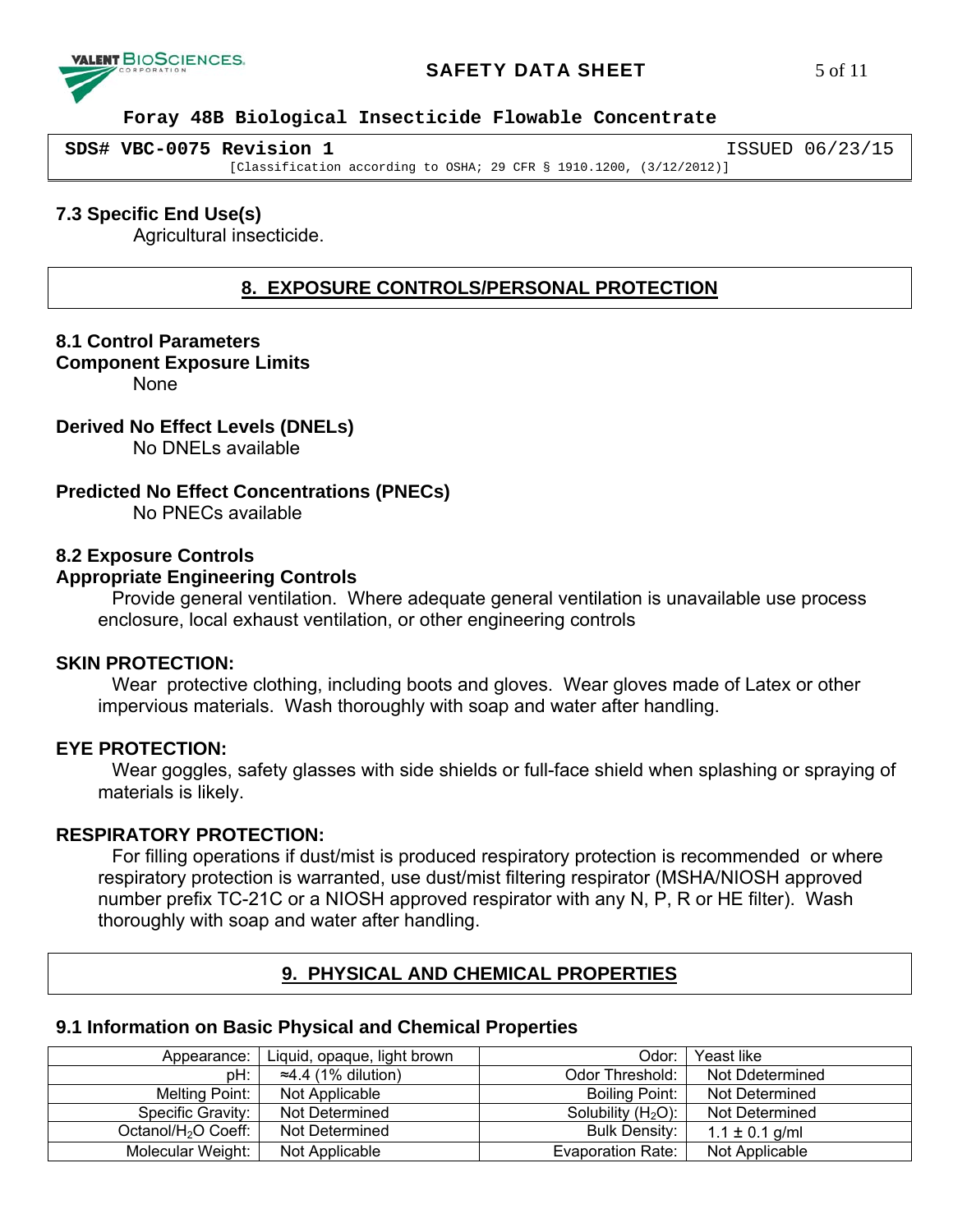

# **SAFETY DATA SHEET** 6 of 11

#### **Foray 48B Biological Insecticide Flowable Concentrate**

| SDS# VBC-0075 Revision 1                                               | ISSUED 06/23/15 |
|------------------------------------------------------------------------|-----------------|
| [Classification according to OSHA; 29 CFR $\S$ 1910.1200, (3/12/2012)] |                 |

| Auto Ignition:       | Not Determined | Decomposition Temp.:       | Not Determined |
|----------------------|----------------|----------------------------|----------------|
| Flash Point:         | Non-flammable  | LFL:                       | Not Determined |
| Vapor Density:       | Not Determined | UFL:                       | Not Determined |
| VOC:                 | Aqueous        | Vapor Pressure:            | Not Determined |
| Kinematic Viscosity: | Not Determined | <b>Flammability Class:</b> | Not flammable  |
|                      |                |                            |                |

# **10. CHEMICAL STABILITY AND REACTIVITY**

#### **10.1 Reactivity**

Material does not pose a significant reactivity hazard.

#### **10.2 Chemical Stability**

Stable under ordinary conditions of use and storage. Spontaneous reaction not possible.

#### **10.3 Possibility of Hazardous Reactions**

Does not undergo hazardous polymerization

## **10.4 Conditions to Avoid**

None known

**10.5 Incompatible Materials** 

None known

## **10.6 Hazardous Decomposition Products**

Carbon oxides and unidentified organic compounds.

## **11. TOXICOLOGICAL INFORMATION**

## **11.1 Information on Toxicological Effects**

Likely Routes of Exposure

Inhalation: Yes Eye Contact: Yes Skin Contact: Yes Ingestion: Not likely

## Product (or TGAI where noted) Toxicology

Acute Effects Oral Toxicity:  $LD_{50} > 5,000$  mg/kg (rat) [EPA Toxicity Category IV] Dermal Toxicity:  $LD_{50} > 5,000$  mg/kg (rabbit) Inhalation Toxicity:  $LC_{50}$  rat (4 hours): > 2.14 mg/L Corrosiveness: Not corrosive. Dermal Irritation: Mildly irritating, [EPA Toxicity Category IV]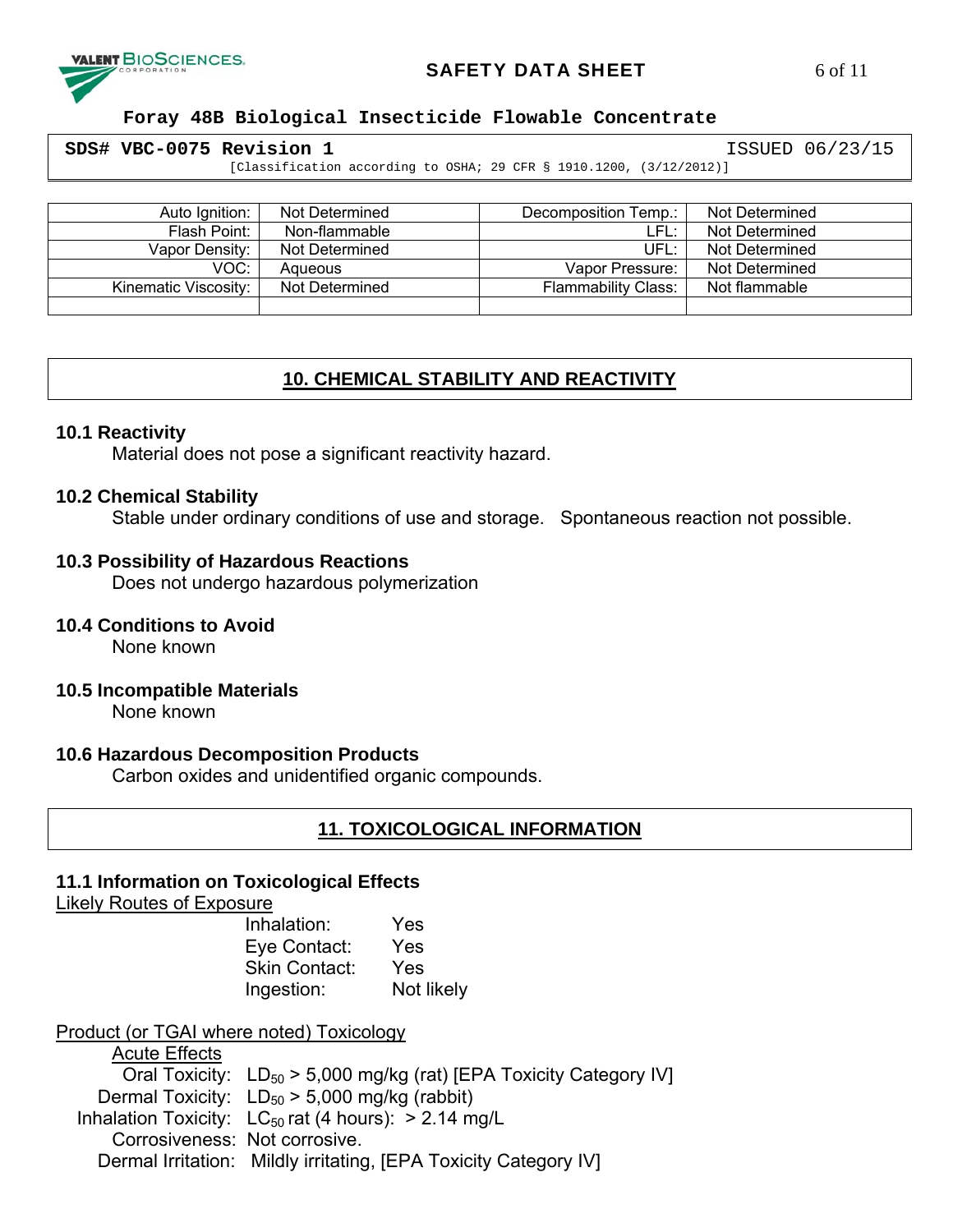

# **SAFETY DATA SHEET** 7 of 11

#### **Foray 48B Biological Insecticide Flowable Concentrate**

| SDS# VBC-0075 Revision 1                                               | ISSUED 06/23/15 |
|------------------------------------------------------------------------|-----------------|
| [Classification according to OSHA; 29 CFR $\S$ 1910.1200, (3/12/2012)] |                 |

 Ocular Irritation: Mildly irritating, (cleared by day-7) Dermal Sensitization: Not a sensitizer (guinea pig)

 Mutagenicity Information: Components of this product are not listed as mutagens. Carcinogenicity Information: Components of this product are not listed as carcinogenic by NTP, IARC or OSHA. Developmental/Reproductive Toxicity: This material is not teratogenic Special Target Organ: Eye Aspiration Hazard: Not Applicable Repeat Dose Studies: Not Applicable, Acute Toxicity testing was all negative

# **12. ECOLOGICAL INFORMATION**

# **12.1 Ecotoxicity (Data for a Concentrated Technical Powder)**

Do not allow into waterways or lakes.

Fish:  $LC_{50}$  >2.87 x 10<sup>7</sup> cfu/L (96-H, Rainbow Trout)

Bird:

 $LC_{50}$  >2857 mg/kg (5.7 x 10<sup>10</sup> cfu/kg) each day for 5 days (Sub-Acute Oral (dietary) - Bobwhite Quail)

Invertebrates:  $EC_{50}$  >50 mg/L (48-Hr) (Daphnia) 21-day NOEC >5.0 mg/L (Daphnia) Honeybee: Essentially Nontoxic to honeybee

# **12.2 Persistence and Degradability**

No data available

**12.3 Bioaccumulation potential** 

No data available

**12.4 Mobility in Soil** 

No data available

**12.5 Results of PBT and vPvB assessment** 

Assessments not performed

## **12.6 Other adverse effects**

None known

# **13. DISPOSAL CONSIDERATIONS**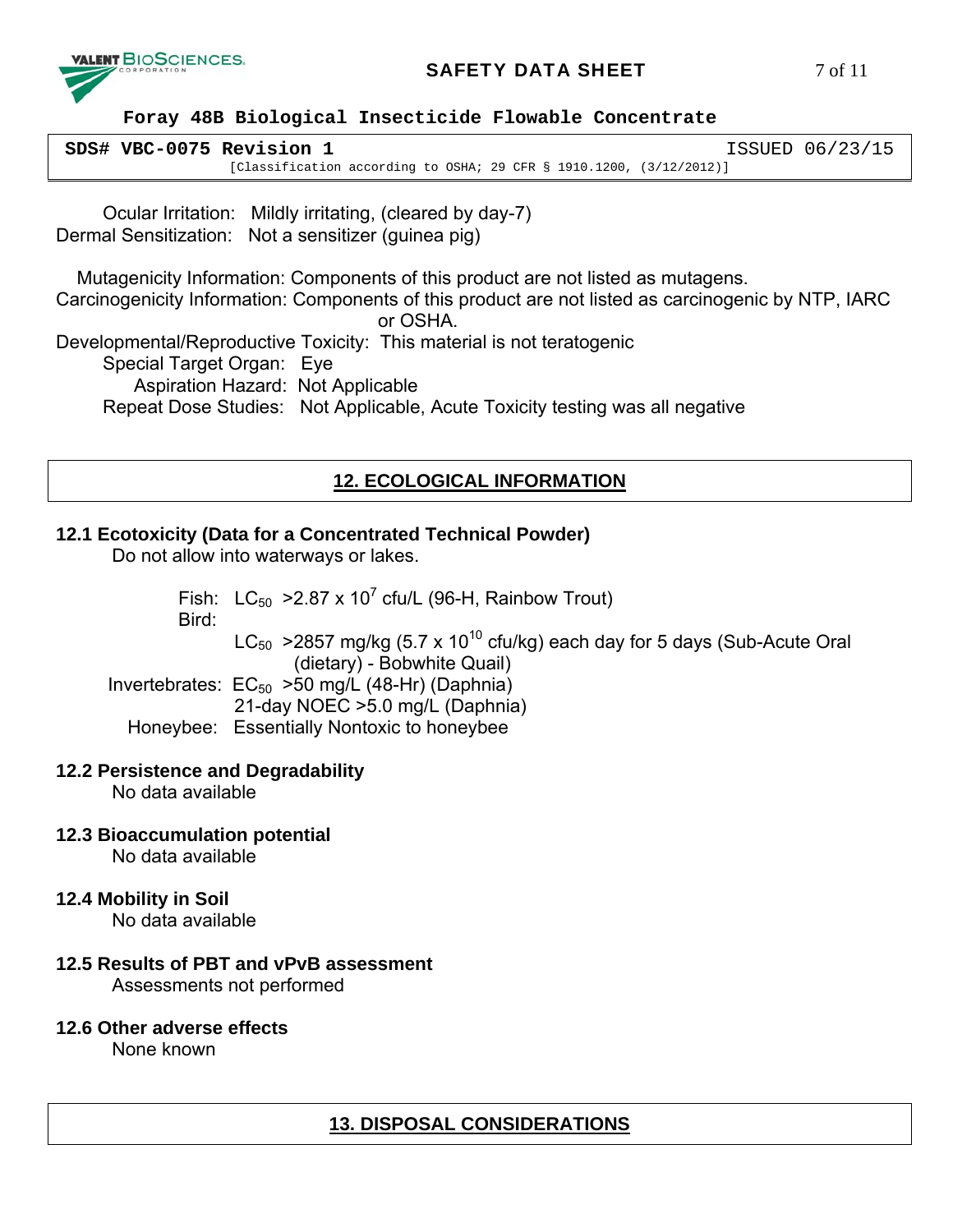

# **SAFETY DATA SHEET** 8 of 11

## **Foray 48B Biological Insecticide Flowable Concentrate**

| SDS# VBC-0075 Revision 1                                                  | ISSUED 06/23/15 |
|---------------------------------------------------------------------------|-----------------|
| [Classification according to OSHA; 29 CFR $\S$ 1910.1200, $(3/12/2012)$ ] |                 |

## **13.1 Waste Disposal Methods**

Dispose of product in accordance with federal, state, provincial, and local regulations. Prevent contamination of environment by wastes.

US EPA WASTE NUMBER & DESCRIPTIONS:

There is no applicable EPA waste number. This product, if discarded, is not expected to be a characteristic or listed hazardous waste.

# **14. TRANSPORTATION INFORMATION**

DOT STATUS: Not Regulated as Hazardous by DOT UN PROPER SHIPPING NAME: () HAZARD CLASS: UN NUMBER: PACKING GROUP: MARINE POLLUTANT: FREIGHT CLASSIFICATION:

 IATA/ICA0 STATUS: Not Regulated PROPER SHIPPING NAME: () HAZARD CLASS: UN NUMBER: PACKING GROUP: REPORTABLE QUANTITY:

 IMO STATUS: Not Regulated PROPER SHIPPING NAME: () HAZARD CLASS: UN NUMBER: PACKING GROUP: REPORTABLE QUANTITY:

# **15. REGULATORY INFORMATION**

| 15.1 Safety, Health and Environmental Regulations / Specific Legislation |  |  |  |  |
|--------------------------------------------------------------------------|--|--|--|--|
| <b>TSCA STATUS: Exempt</b>                                               |  |  |  |  |
| CERCLA STATUS: Not regulated as hazardous                                |  |  |  |  |
| SARA STATUS: Acute: No Chronic: No Fire: No CDT: No                      |  |  |  |  |
| RCRA STATUS: Not regulated as hazardous                                  |  |  |  |  |
| State Right-To-Know: Not Listed                                          |  |  |  |  |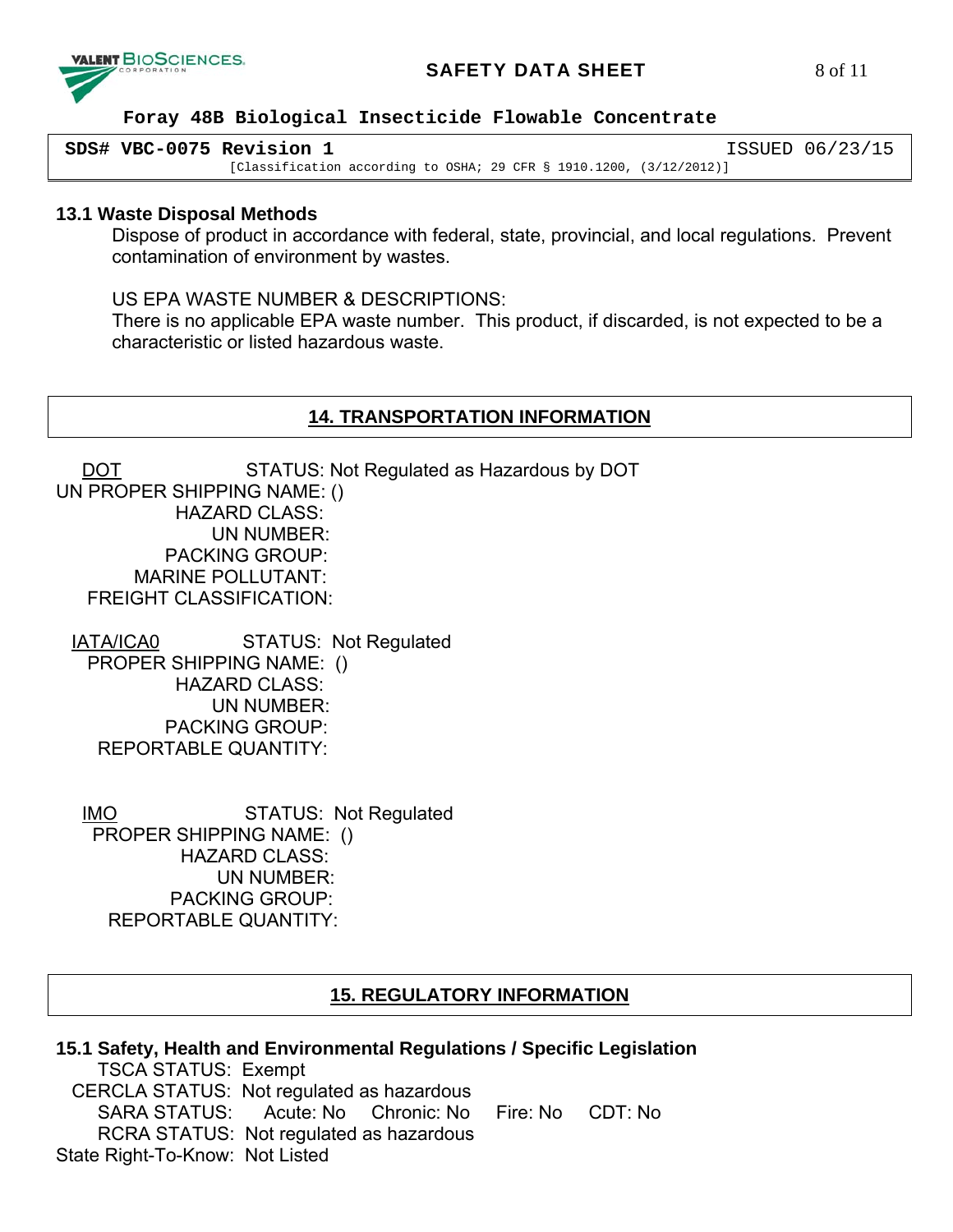

# **SAFETY DATA SHEET** 9 of 11

#### **Foray 48B Biological Insecticide Flowable Concentrate**

| SDS# VBC-0075 Revision 1                                               | ISSUED 06/23/15 |
|------------------------------------------------------------------------|-----------------|
| [Classification according to OSHA; 29 CFR $\S$ 1910.1200, (3/12/2012)] |                 |

Consult applicable national, state provincial or local laws to determine regulations, laws or ordinances which may be applicable.

OSHA HAZARD COMMUNICATION STANDARD: Not defined by the OSHA Hazard Communication Standard, 29 CFR

# **15.2 EPA Pesticide Regulations**

 EPA Registration Number: 73049- 427 EPA Pesticide Label signal word: CAUTION

Product must have EPA Approved Pesticide Label attached to or accompanying all containers.

This chemical is a pesticide product registered by the United States Environmental Protection Agency and is subject to certain labeling requirements under federal pesticide law. These requirements differ from the classification criteria and hazard information required for safety data sheets (SDS), and for workplace labels of non-pesticide chemicals. The hazard information required on the pesticide label is reproduced below. The pesticide label also includes other important information, including directions and limitations for its use.

# KEEP OUT OF REACH OF CHILDREN **CAUTION**

# PRECAUTIONARY STATEMENTS HAZARDS TO HUMANS AND DOMESTIC ANIMALS CAUTION

Causes moderate eye irritation. Avoid contact witheyes or clothing. Wash thoroughly with soap and water after handling and before eating, drinking chewing gum, using tobacco or using the toilet.

Environmental Hazards

For Ground Application:

For Terrestrial Uses: Do not apply directly to water, or to areas where surface water is present of to intertidal are~s below the mean high water mark.. Do not contaminate water when cleaning equipment or disposing of equipment washwaters. No manual application can take place within 300 feet of any threatened or endangered Lepidoptera.

For Aerial Application:

Except under the forest canopy, do not apply directly to water, or to areas where surface water is present or to intertidal areas below the mean high water mark. Do not contaminate water when cleaning equipment or disposing of equipment washwaters. This product must not be applied aerially within  $\sim$  mile of any habitats of threatened or endangered Lepidoptera.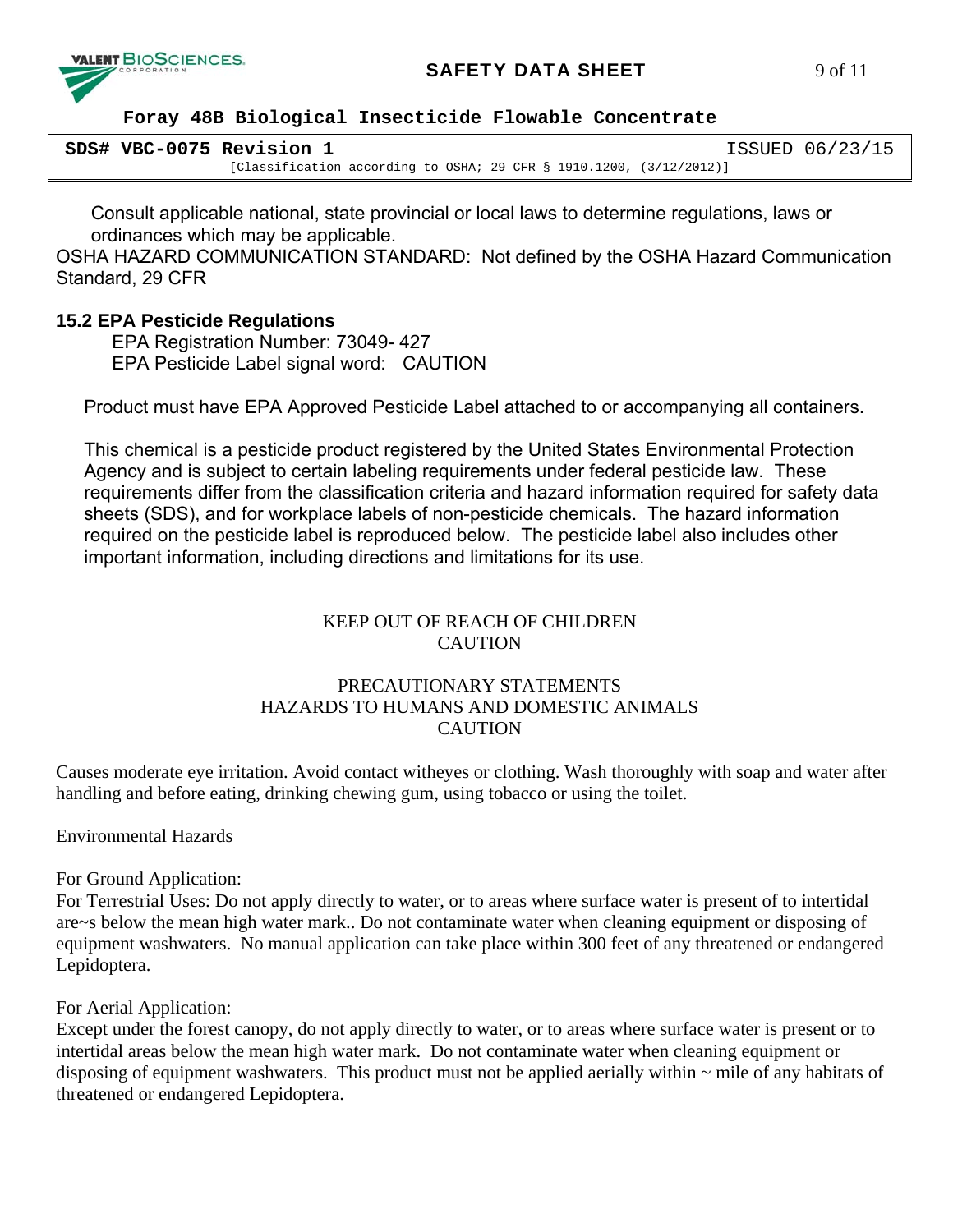

# **SAFETY DATA SHEET** 10 of 11

 **Foray 48B Biological Insecticide Flowable Concentrate** 

**SDS# VBC-0075 Revision 1** ISSUED 06/23/15 [Classification according to OSHA; 29 CFR § 1910.1200, (3/12/2012)]

# **STORAGE AND DISPOSAL**

Do not contaminate water, food or feed by storage or disposal.

**Pesticide Storage:** Store in a cool, dry place. Keep containers tightly closed when not in use: Store in temperatures above freezing and below 32 degrees C (90 degrees F).

**Pesticide Disposal:** To avoid wastes, use all material in this container by application according to label directions. Ifwastes cannot be avoided, offer remaining productto a waste disposal facility or pesticide disposal program (often such programs are run by state or local governments or by industry).

**Container Disposal:** Nonrefillable container. Do not reuse or refill this container. Triple rinse container (or equivalent) prOIllptly after emptying. Triple rinse as follows: Empty the remaining contents jnto application equipment or a mix tank and drain for 10 seconds after the flow begins to drip. Fill the container ~ full with water and recap. Shake for 10 seconds. Pour rinsate into application equipment or a mix tank or store rinsate for later use or disposal. Drain for 10 seconds after the flow begins to drip. Repeat this procedure two more times. Then offer for recycling if available or puncture and dispose of in a sanitary landfill, or by incineration. Do not bum, unless allowed by state and local ordinances.

# **16. OTHER INFORMATION**

| <b>NFPA Hazard Ratings</b><br>Health:<br>Flammability:<br>Instability:                                                                                                                     | 1<br>$\overline{\mathbf{0}}$<br>0 | <b>HMIS Hazard Ratings</b><br>Health:<br>Flammability:<br>Instability: | 1<br>-0<br>0                                               | $0 =$ Minimal<br>$1 =$ Slight<br>$2$ = Moderate<br>$3$ = Serious<br>$4$ = Extreme |
|--------------------------------------------------------------------------------------------------------------------------------------------------------------------------------------------|-----------------------------------|------------------------------------------------------------------------|------------------------------------------------------------|-----------------------------------------------------------------------------------|
| APPROVAL DATE:<br><b>SUPERSEDES DATE:</b>                                                                                                                                                  |                                   | <b>REASON FOR ISSUE:</b> Incorrect tradenames<br>06/23/15<br>06/17/15  |                                                            |                                                                                   |
| LEGEND: $N/A$ = Not Applicable<br>$N/L = Not$ Listed<br>$C =$ Ceiling<br>(R) = Registered Trademark of Valent BioSciences Corp.<br>(TM) = Registered Trademark of Valent BioSciences Corp. |                                   |                                                                        | $N/D = Not Determined$<br>$L =$ Listed<br>$S = Short-term$ |                                                                                   |

The information provided in this Safety Data Sheet (SDS) is provided in good faith and believed to be accurate at the time of preparation of the SDS. However, to the extent consistent with applicable law, Valent BioSciences Corporation and its subsidiaries or affiliates extend no warranties, make no representations, and assume no responsibility as to the accuracy, suitability, or completeness of such information. Additionally, to the extent consistent with applicable law, neither Valent BioSciences Corporation nor any of its subsidiaries or affiliates represents or guarantees that this information or product may be used without infringing the intellectual property rights of others. Except to the extent a particular use and particular information are expressly stated on the